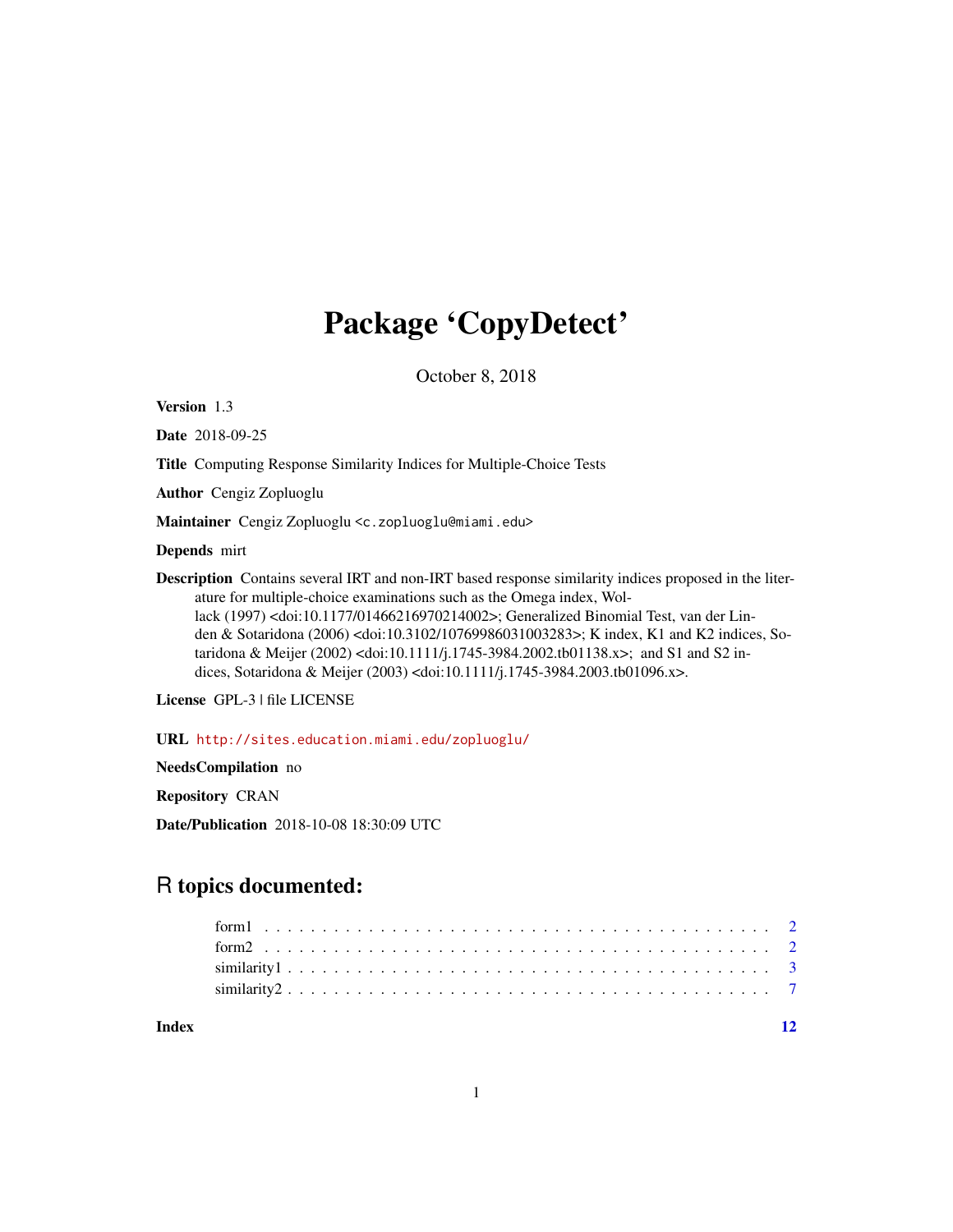#### <span id="page-1-0"></span>Description

This is the Form 1 of a real credentialing dataset provided by Cizek and Wollack (2017). It has 1,636 test takers and their response to 170 items. The dataset also includes the unique individual IDs in the first column and the unique center IDs in the second column. Column 3 to Column 172 includes the dichotomous item responses to 170 items.

#### Usage

data(form1)

#### Format

A data frame with 1,636 rows and 172 columns.

#### References

Cizek, G. J., & Wollack, J. A. (Eds.). (2017). Handbook of quantitative methods for detecting cheating on tests. New York, NY: Routledge.

form2 *Form 2 of a real credentialing dataset*

#### Description

This is the Form 2 of a real credentialing dataset provided by Cizek and Wollack (2017). It has 1,607 test takers and their response to 170 items. The dataset also includes the unique individual IDs in the first column and the unique center IDs in the second column. Column 3 to Column 172 includes the nominal item responses to 170 items.

#### Usage

data(form2)

#### Format

A data frame with 1,607 rows and 172 columns.

#### **References**

Cizek, G. J., & Wollack, J. A. (Eds.). (2017). Handbook of quantitative methods for detecting cheating on tests. New York, NY: Routledge.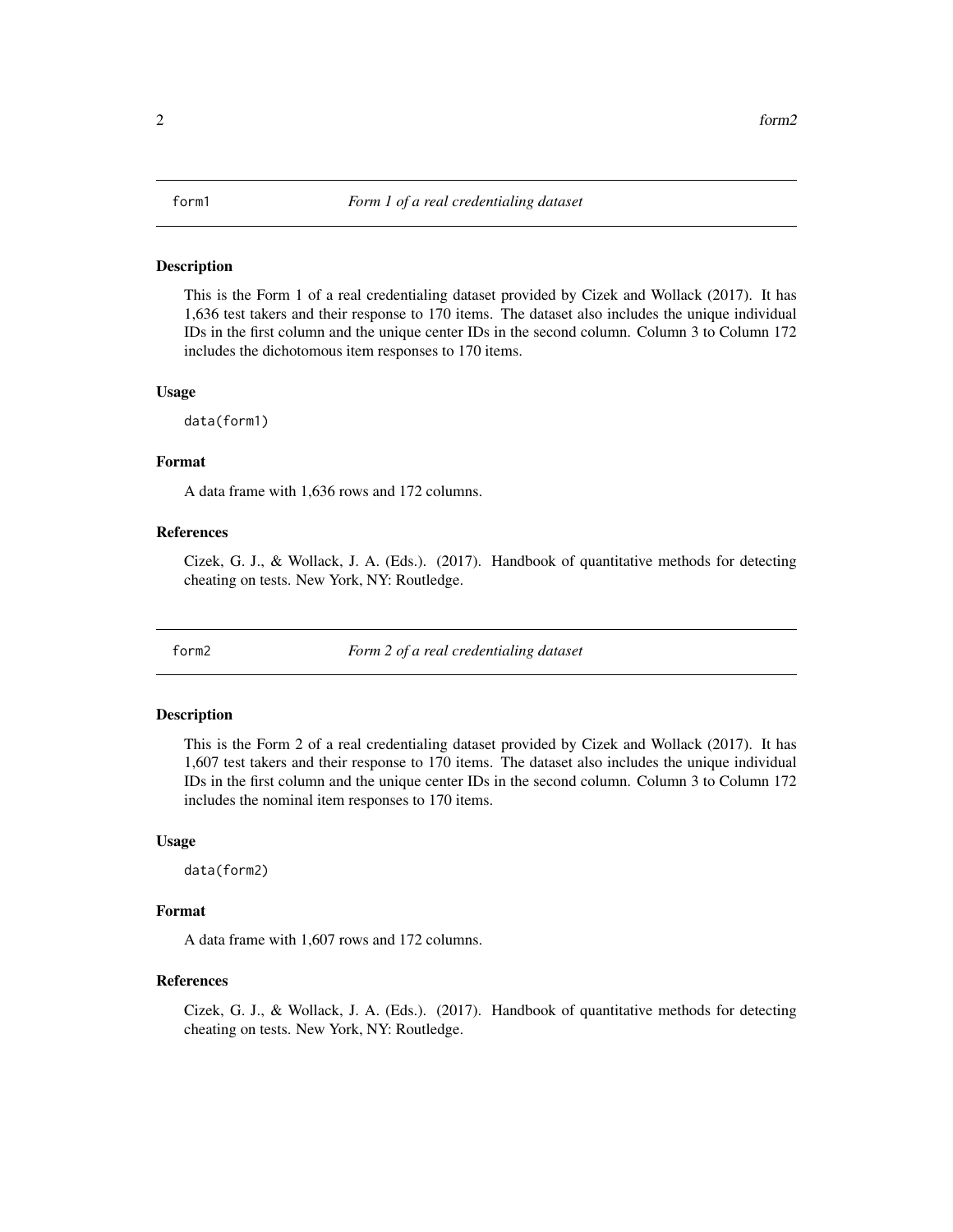<span id="page-2-1"></span><span id="page-2-0"></span>

#### Description

Computes the response similarity indices such as the Omega index (Wollack, 1996), Generalized Binomial Test ([GBT], van der Linden & Sotaridona (2006), K index (Holland, 1996), K1 and K2 indices (Sotaridona & Meijer, 2002), and S1 and S2 indices (Sotaridona & Meijer, 2003), and the M4 index (Maynes, 2014).

#### Usage

similarity1(data, item.par=NULL, model="1PL", prior = TRUE, person.id, center.id=NULL, item.loc, single.pair=NULL, many.pairs=NULL, centers=NULL)

#### Arguments

| data        | a data frame with N rows and n columns. The data must include at least one<br>column for unique individual IDs and item responses. All items should be scored<br>dichotomously, with 0 indicating an incorrect response and 1 indicating a correct<br>response. All columns must be "numeric". Missing values (NA) are allowed.<br>Please see the details below for the treatment of missing data in the analysis.                                                              |
|-------------|---------------------------------------------------------------------------------------------------------------------------------------------------------------------------------------------------------------------------------------------------------------------------------------------------------------------------------------------------------------------------------------------------------------------------------------------------------------------------------|
| item.par    | a data matrix with $n$ rows and three columns, where $n$ denotes the number<br>of items. The first, second, and third columns representitem discrimination,<br>item difficulty, and item guessing parameters, respectively. If item parameters<br>are not provided by user, the mirt package is internally called to estimate the<br>parameeters of a chosen IRT model. The rows in the item parameter matrix<br>must be in the same order as the columns in the response data. |
| model       | IRT model to be used for computing IRT-based indices (omega, GBT, and M4).<br>The available options are "1PL", "2PL", and "3PL". Default is "1PL".                                                                                                                                                                                                                                                                                                                              |
| prior       | a logical argument if the model is equal 3PL. If TRUE, then a prior distribution<br>is specified for the guessing parameter when fitting the 3PL model. Otherwise,<br>this argument is ignored.                                                                                                                                                                                                                                                                                 |
| person.id   | column label in the dataset for the variable indicating unique person ids.                                                                                                                                                                                                                                                                                                                                                                                                      |
| center.id   | column label in the dataset for the variable indicating center ids. This is used if<br>the user asks computing the indices for all pairs in some centers. For a single<br>pair or multiple pair calculation, this argument is ignored.                                                                                                                                                                                                                                          |
| item.loc    | a numeric vector indicating the location of item response in the dataset.                                                                                                                                                                                                                                                                                                                                                                                                       |
| single.pair | a character vector of length 2 for the suspected pair of examinees. The first<br>element of the vector indicates the unique ID of the suspected copier examinee,<br>and the second element of the vector indicates the unique ID of the suspected<br>source examinee.                                                                                                                                                                                                           |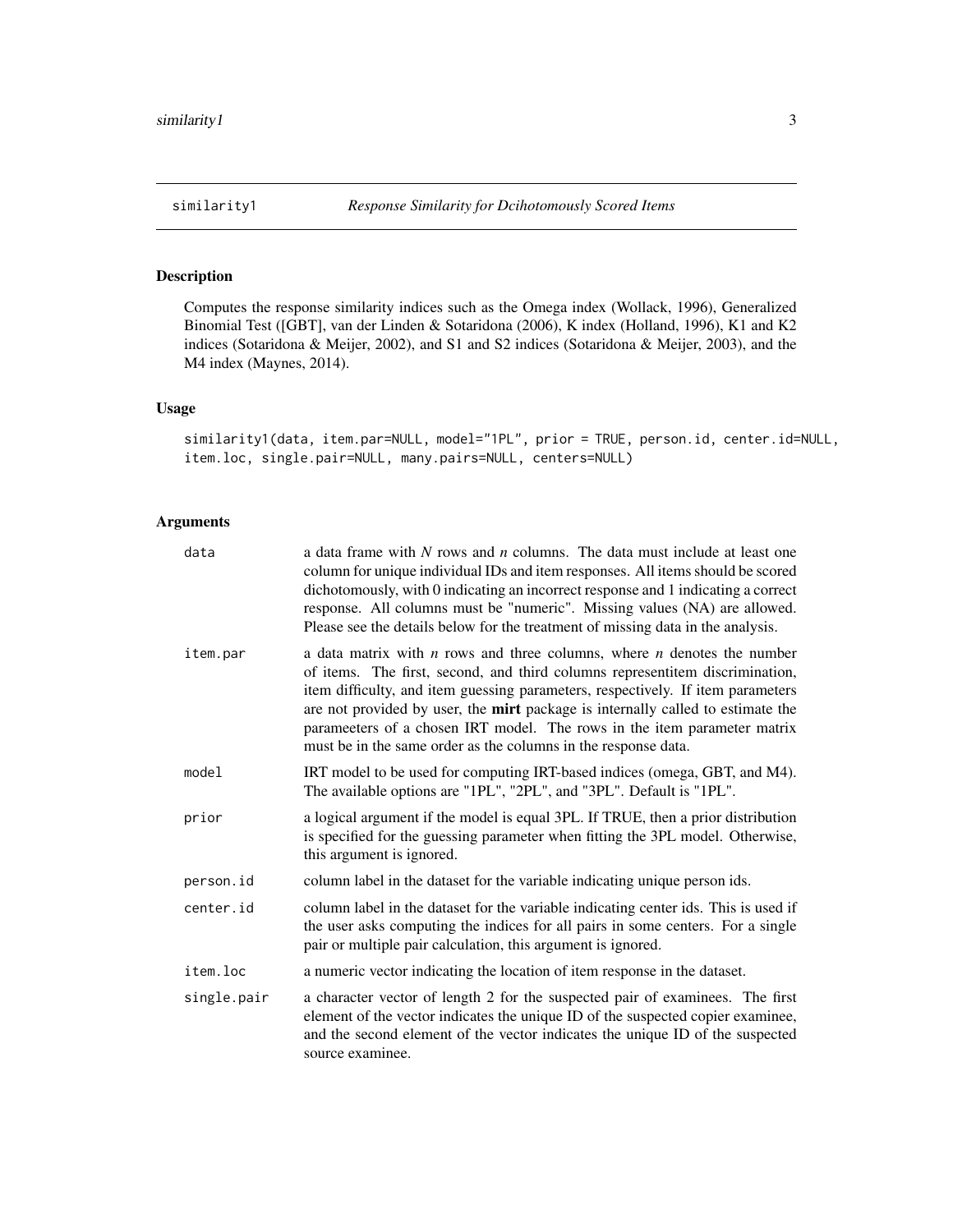<span id="page-3-0"></span>

| many.pairs | a matrix with two columns. Users can request to compute the indices simulta-     |
|------------|----------------------------------------------------------------------------------|
|            | neously as many pairs as they wish. Each row of this matrix represents a pair    |
|            | of examinees. The first column of each row indicates the unique ID of the sus-   |
|            | pected copier examinee, and the second column of each row indicates the unique   |
|            | ID of the suspected source examinee.                                             |
| centers    | a character vector including unique center ids. Users can request to compute the |
|            | indices for all pairs in the centers listed using this argument.                 |

#### Details

Test fraud has recently been receiving increased attention in the field of educational testing. The current R package provides a set of useful statistical indices recently proposed in the literature for detecting a specific type of test fraud - answer copying from a nearby examinee on multiple-choice examinations. The information obtained from these procedures may provide additional statistical evidence of answer copying, but they should be used cautiously. These statistical procedures should not be used as sole evidence of answer copying, especially when used for general screening purposes.

There are more than twenty different statistical procedures recommended in the literature for detecting answer copying on multiple-choice examinations. However, the CopyDetect package includes the indices that have been shown as effective and reliable based on the simulation studies in the literature (Sotaridona & Meijer, 2002, 2003; van der Linden & Sotaridona, 2006; Wollack, 1996, 2003, 2006; Wollack & Cohen, 1998; Maynes, 2014). Among these indices,  $\omega$ , GBT, and M4 use IRT models, and  $K$  and  $K$  variants are the non-IRT counterparts.

Since [similarity1](#page-2-1) uses dichotomous responses as input, any (0,0) response combination between two response vectors is counted as an "identical incorrect response", and any (1,1) response combination between two response vectors is counted as an "identical correct response". [similarity1](#page-2-1) also counts any (NA,NA) response combination between two response vectors as an "identical incorrect response". Other response combinations such as  $(0,1),(1,0),(0,N)$ , $(1,N)$  between two response vectors are not counted as identical responses. When computing the number-correct/numberincorrect scores or estimating the IRT ability parameters, missing values (NA) are counted as an incorrect response.

#### Value

If a single-pair is requested,  $\sin\theta$  is a list containing the following components.

| data       | original data file provided by user                   |
|------------|-------------------------------------------------------|
| W.index    | statistics for the W index                            |
| GBT.index  | statistics for the GBT index                          |
| K.index    | statistics for the K index                            |
| K.variants | statistics for the K1, K2, S1, and S2 indices         |
| M4.index   | statistics for the M4 index                           |
| item.loc   | columns in the dataset that stores the item responses |
|            |                                                       |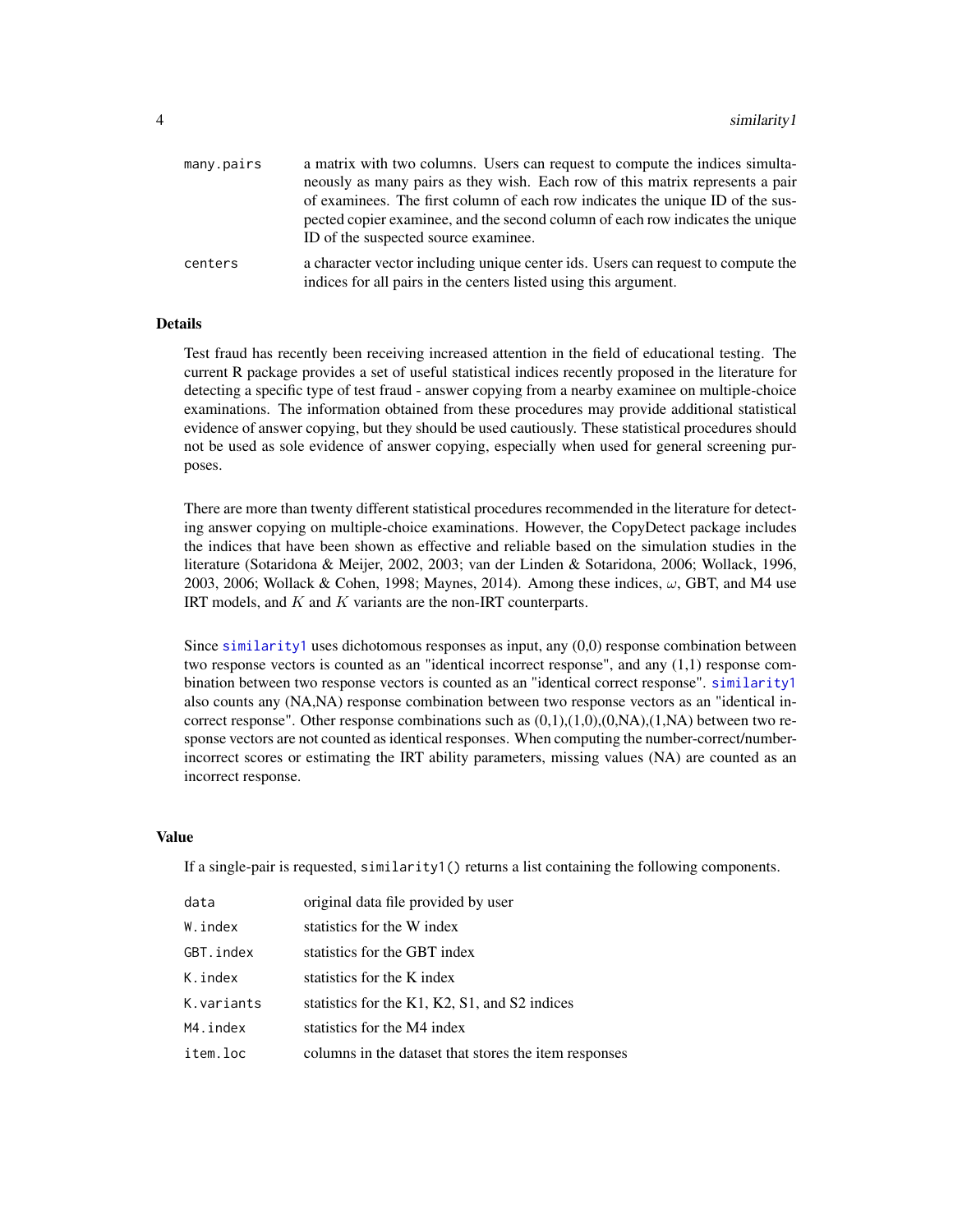#### similarity 1 55 to 1999 and 2009 and 2009 and 2009 and 2009 and 2009 and 2009 and 2009 and 2009 and 2009 and 20

| item.par     | estimated item parameter matrix for a chosen IRT model                     |
|--------------|----------------------------------------------------------------------------|
| center.id    | column label for the unique center IDs                                     |
| person.id    | column label for the unique person IDs                                     |
| single.pair  | Unique IDs for a pair of examinee requested                                |
| single.pair2 | corresponding row numbers for the pair of examinee requested               |
| thetas       | maximum likelihood estimates for IRT ability parameter for each individual |

If a multiple pairs are requested in the matrix form, similarity1() returns a list containing the following components.

| data             | original data file provided by user                                                                      |
|------------------|----------------------------------------------------------------------------------------------------------|
| output.manypairs |                                                                                                          |
|                  | a matrix including the IDs for each pair requested and corresponding indices<br>computed for these pairs |
| item.loc         | columns in the dataset that stores the item responses                                                    |
| item.par         | estimated item parameter matrix for a chosen IRT model                                                   |
| center.id        | column label for the unique center IDs                                                                   |
| person.id        | column label for the unique person IDs                                                                   |
| thetas           | maximum likelihood estimates for IRT ability parameter for each individual                               |

If all possible pairs in certain test centers are requested in the matrix form, similarity1() returns a list containing the following components.

| data      | original data file provided by user                                                                                     |
|-----------|-------------------------------------------------------------------------------------------------------------------------|
|           | output centers a matrix including the IDs for all pairs requested and corresponding indices<br>computed for these pairs |
| item.loc  | columns in the dataset that stores the item responses                                                                   |
| item.par  | estimated item parameter matrix for a chosen IRT model                                                                  |
| center.id | column label for the unique center IDs                                                                                  |
| person.id | column label for the unique person IDs                                                                                  |
| thetas    | maximum likelihood estimates for IRT ability parameter for each individual                                              |

#### Note

\* A recursive algorithm to compute the compound binomial probability distribution required for the GBT index is partially adapted from an S-plus code provided by Dr. Leonardo Sotaridona. The author acknowledges his contribution and permission.

\* The indices in the package rely on a sample of sufficient size to estimate CTT- or IRT-based parameters with enough precision for computational procedures. Users should be careful when using these indices with small samples such as those containing fewer than 100 examinees.

#### Author(s)

Cengiz Zopluoglu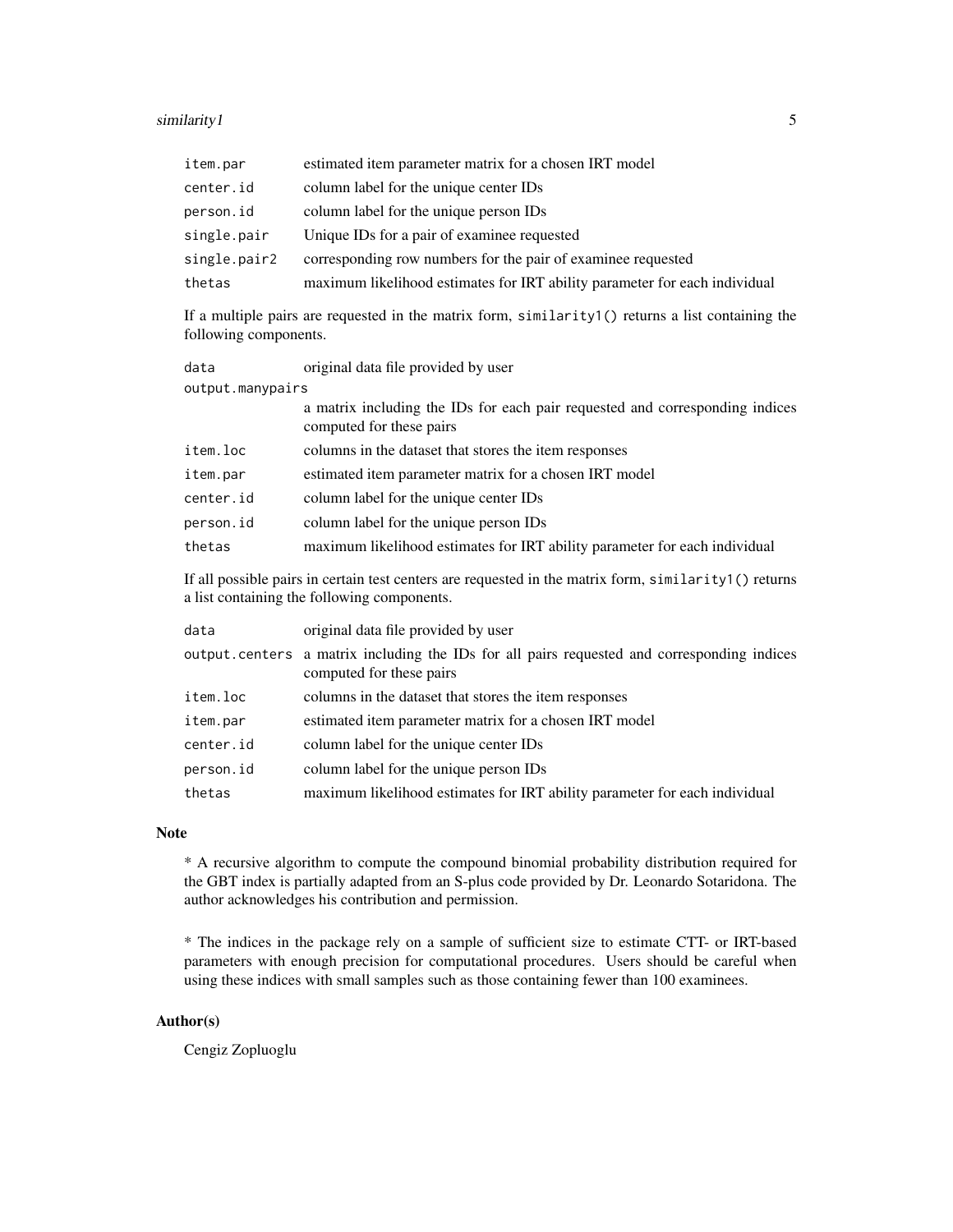#### References

Sotaridona, L.S., & Meijer, R.R.(2002). Statistical properties of the K-index for detecting answer copying. *Journal of Educational Measurement, 39*, 115-132.

Sotaridona, L.S., & Meijer, R.R.(2003). Two new statistics to detect answer copying. *Journal of Educational Measurement, 40*, 53-69.

van der Linden, W.J., & Sotaridona, L.S.(2006). Detecting answer copying when the regular response process follows a known response model. *Journal of Educational and Behavioral Statistics, 31*, 283-304.

Wollack, J.A.(1996). Detection of answer copying using item response theory. *Dissertation Abstracts International, 57/05*, 2015.

Wollack, J.A.(2003). Comparison of answer copying indices with real data. *Journal of Educational Measurement, 40*, 189-205.

Wollack, J.A.(2006). Simultaneous use of multiple answer copying indexes to improve detection rates. *Applied Measurement in Education, 19*, 265-288.

Wollack, J.A., & Cohen, A.S.(1998). Detection of answer copying with unknown item and trait parameters. *Applied Psychological Measurement, 22*, 144-152.

#### Examples

```
data(form1)
dim(form1)
head(form1)
 # the first column of this dataset is unique individual IDs
 # the second column of this dataset is unique center IDs
 # From Column 3 to Column 172, dichotomous item responses
# For the sake of reducing the computational time,
# I will analyze a subset of this dataset (first 20 items)
 subset <- form1[1:1000,1:22]
 dim(subset)
 head(subset)
# Computing similarity for a single pair
a \leftarrow similarity1(data = subset,
```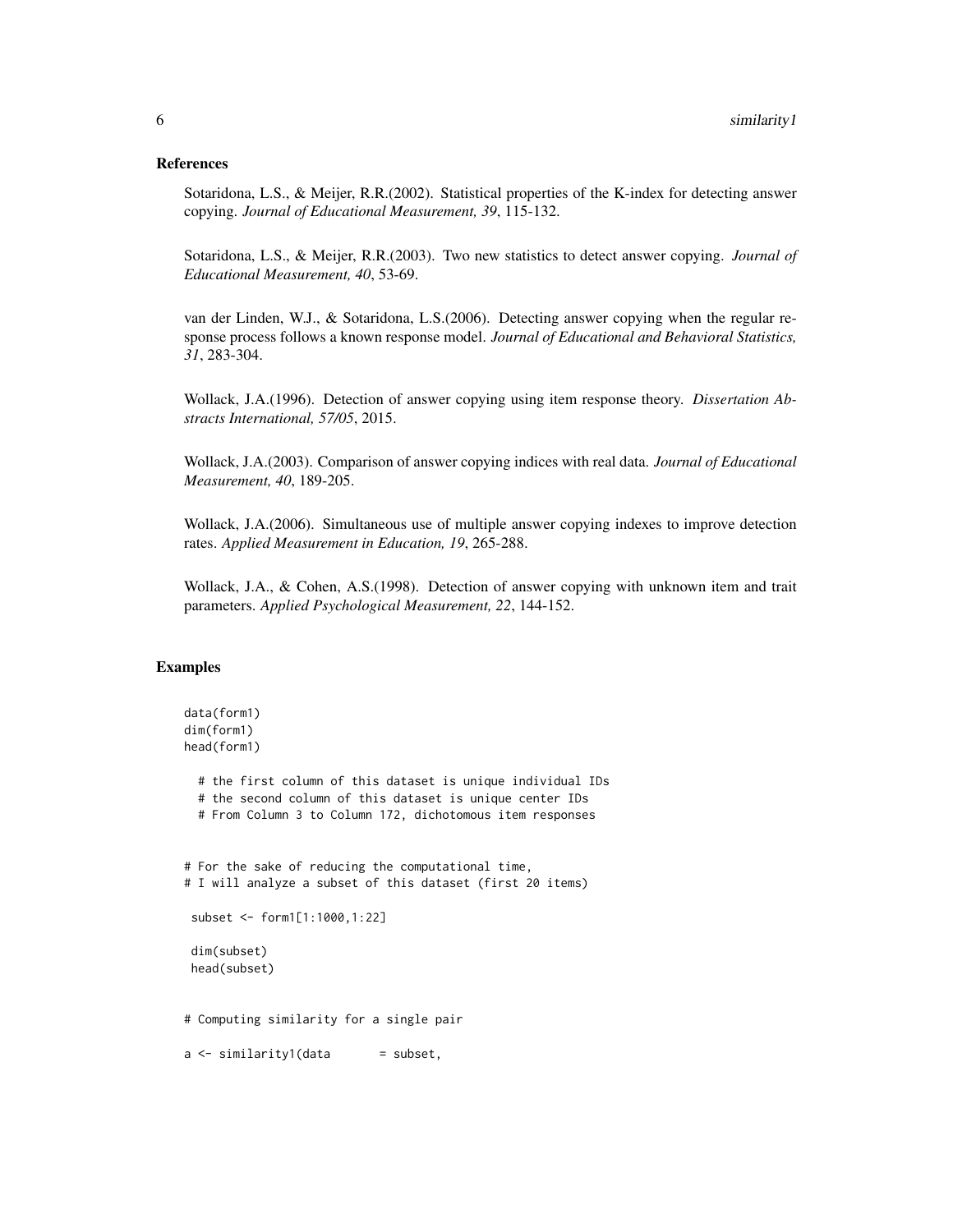```
model = "1PL",person.id = "EID",
item.loc = 3:22,single.pair= c("e100287","e100869"))
```
print(a)

```
# Computing for multiple pairs
```
pairs <- matrix(as.character(sample(subset\$EID,20)),nrow=10,ncol=2)

 $a \leftarrow$  similarity1(data = subset,  $model = "1PL",$ person.id = "EID",  $item.loc =  $3:20$ ,$ many.pairs = pairs)

#### print(a)

# Computing all possible pairs in the requested centers

```
a \leq - \sinilarity1(data \qquad = \text{subset},model = "1PL"person.id = "EID",
                  center.id = "cent_id",
                  item.loc = <math>3:20</math>,centers = c(1802,5130,67,9056))
```

```
print(a)
```
<span id="page-6-1"></span>similarity2 *Response Similarity Indices for Nominal Response Items*

#### Description

Computes the response similarity indices such as the Omega index (Wollack, 1996), Generalized Binomial Test ([GBT], van der Linden & Sotaridona (2006), K index (Holland, 1996), K1 and K2 indices (Sotaridona & Meijer, 2002), and S1 and S2 indices (Sotaridona & Meijer, 2003), and the M4 index (Maynes, 2014).

#### Usage

```
similarity2(data,resp.options,key, person.id, center.id=NULL, item.loc,
single.pair=NULL, many.pairs=NULL, centers=NULL)
```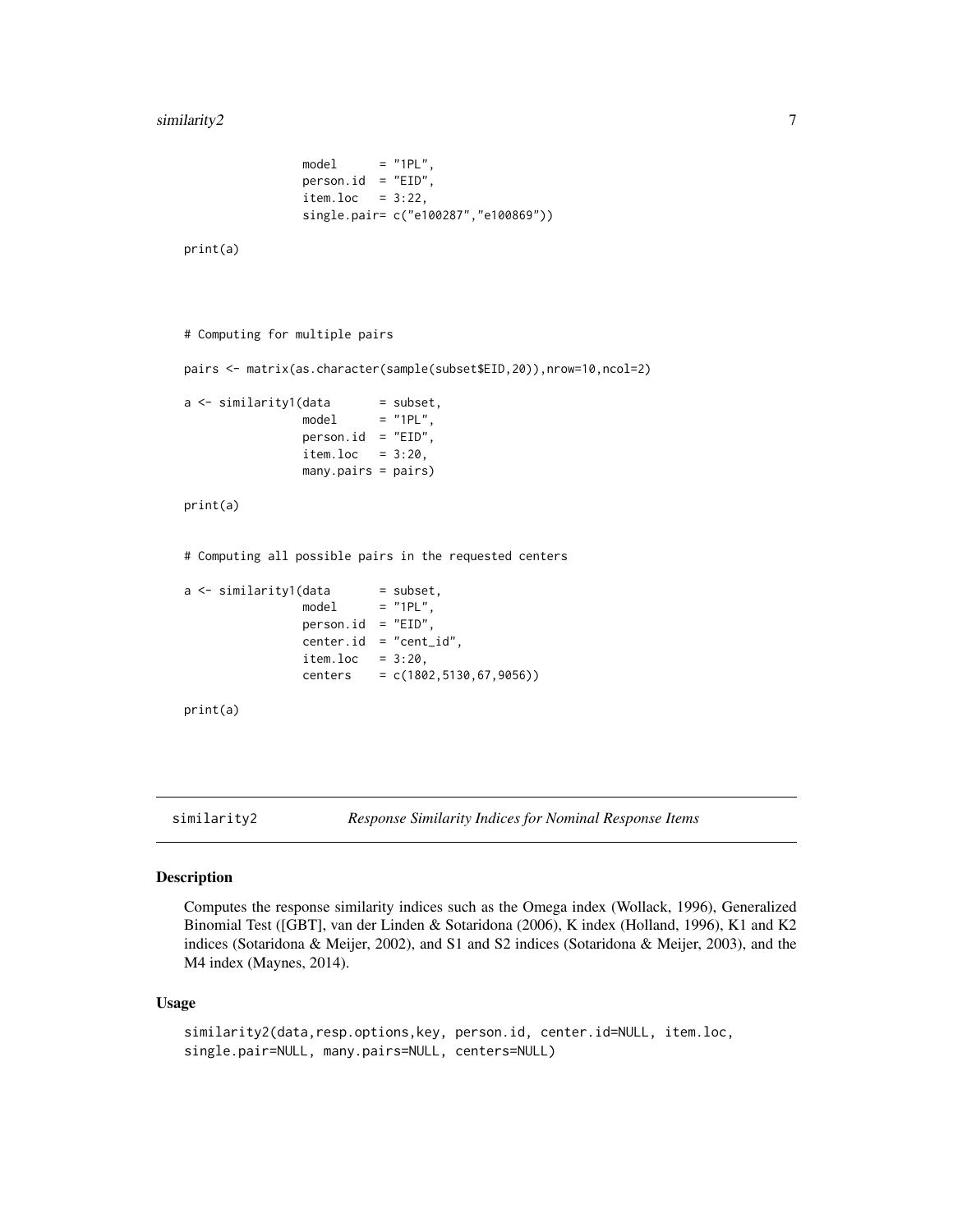#### <span id="page-7-0"></span>Arguments

| data         | a data frame with $N$ rows and $n$ columns. The data must include at least one<br>column for unique individual IDs and item responses. All items should be scored<br>dichotomously, with 0 indicating an incorrect response and 1 indicating a correct<br>response. All columns must be "numeric". Missing values (NA) are allowed.<br>Please see the details below for the treatment of missing data in the analysis. |
|--------------|------------------------------------------------------------------------------------------------------------------------------------------------------------------------------------------------------------------------------------------------------------------------------------------------------------------------------------------------------------------------------------------------------------------------|
| resp.options | a vector of labels for the nominal response options in the dataset.                                                                                                                                                                                                                                                                                                                                                    |
| key          | a vector of key response options for the items in the dataset. The order of key<br>responses should be the same as the order of columns that stores item responses<br>given in the item.loc argument.                                                                                                                                                                                                                  |
| person.id    | column label in the dataset for the variable indicating unique person ids.                                                                                                                                                                                                                                                                                                                                             |
| center.id    | column label in the dataset for the variable indicating center ids. This is used if<br>the user asks computing the indices for all pairs in some centers. For a single<br>pair or multiple pair calculation, this argument is ignored.                                                                                                                                                                                 |
| item.loc     | a numeric vector indicating the location of item response in the dataset.                                                                                                                                                                                                                                                                                                                                              |
| single.pair  | a character vector of length 2 for the suspected pair of examinees. The first<br>element of the vector indicates the unique ID of the suspected copier examinee,<br>and the second element of the vector indicates the unique ID of the suspected<br>source examinee.                                                                                                                                                  |
| many.pairs   | a matrix with two columns. Users can request to compute the indices simulta-<br>neously as many pairs as they wish. Each row of this matrix represents a pair<br>of examinees. The first column of each row indicates the unique ID of the sus-<br>pected copier examinee, and the second column of each row indicates the unique<br>ID of the suspected source examinee.                                              |
| centers      | a character vector including unique center ids. Users can request to compute the<br>indices for all pairs in the centers listed using this argument.                                                                                                                                                                                                                                                                   |

#### Details

[similarity2](#page-6-1) uses nominally scored items. Therefore, the definition of "identical incorrect response" and "identical correct response" is slightly different from [similarity1](#page-2-1). For example, let A, B, C, and D be the response alternatives for items in a multiple-choice test, and let A be the key response for an item. There are 10 possible response combinations between two response vectors:  $(A, A), (A, B), (A, C), (A, D), (B, B), (B, C), (B, D), (C, C), (C, D),$  and  $(D, D)$ . [similarity2](#page-6-1) counts the (A,A) response combination as an "identical correct response", and any of the (B,B), (C,C), and (D,D) response combinations as an "identical incorrect response". Similar to [similarity1](#page-2-1), the (NA,NA) response combination is counted as an "identical incorrect response". All other response combinations  $(A,B)$ ,  $(A,C)$ ,  $(A,D)$ ,  $(B,C)$ ,  $(B,D)$ ,  $(C,D)$ ,  $(A,NA)$ ,  $(B,NA)$ ,  $(C,NA)$ , and  $(D,NA)$  are counted as non-identical responses. When computing the number-correct/number-incorrect scores or estimating the IRT ability parameters, missing values (NA) in a response vector are counted as an incorrect response.

#### Value

If a single-pair is requested, similarity1() returns a list containing the following components.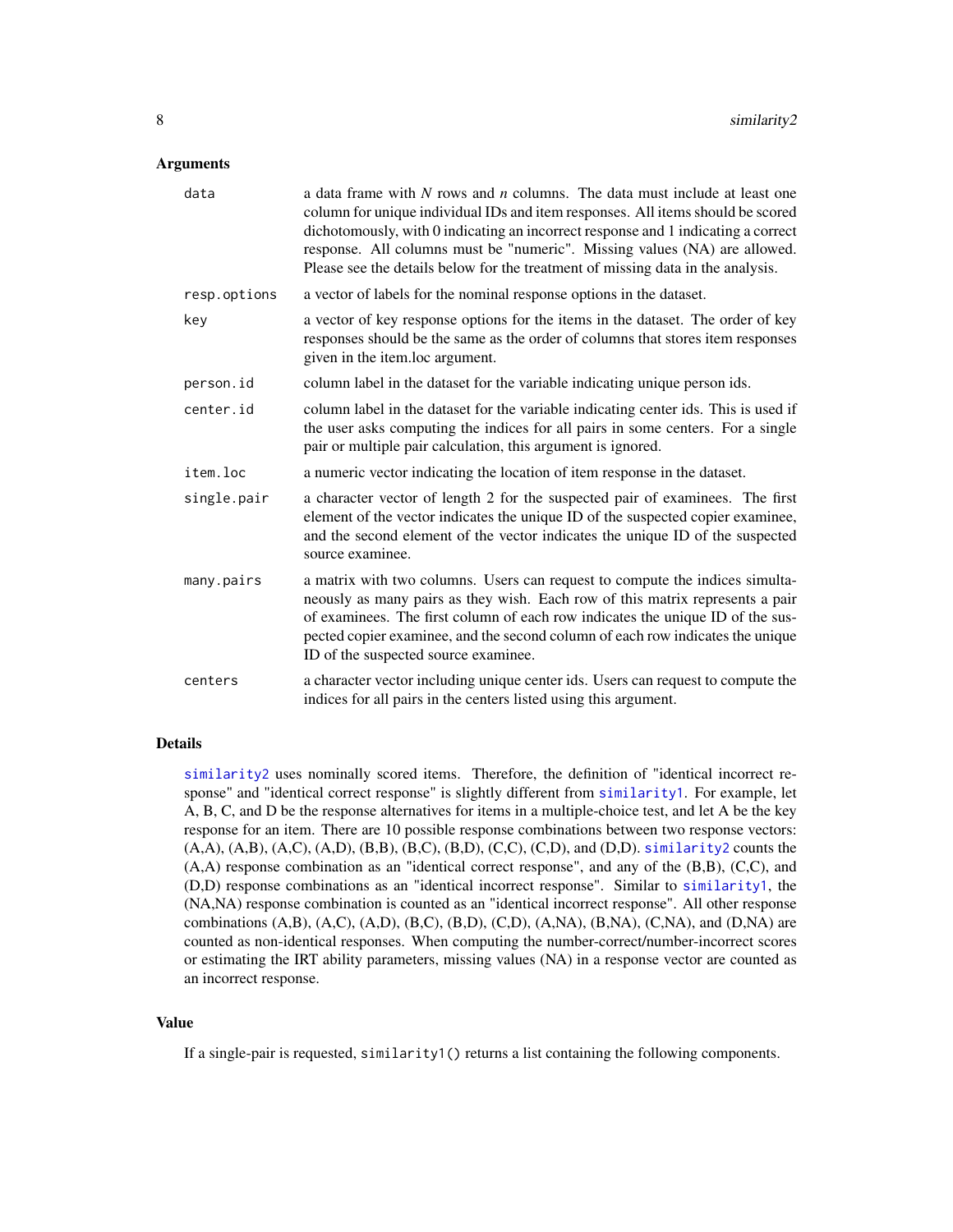#### similarity2 9

| data         | original data file provided by user                                        |
|--------------|----------------------------------------------------------------------------|
| scored.data  | scored item response matrix based on the key response vector provided      |
| W.index      | statistics for the W index                                                 |
| GBT.index    | statistics for the GBT index                                               |
| K.index      | statistics for the K index                                                 |
| K.variants   | statistics for the K1, K2, S1, and S2 indices                              |
| M4.index     | statistics for the M4 index                                                |
| item.loc     | columns in the dataset that stores the item responses                      |
| item.par     | estimated item parameter matrix for the Bock's Nominal Response IRT Model  |
| center.id    | column label for the unique center IDs                                     |
| person.id    | column label for the unique person IDs                                     |
| single.pair  | Unique IDs for a pair of examinee requested                                |
| single.pair2 | corresponding row numbers for the pair of examinee requested               |
| thetas       | maximum likelihood estimates for IRT ability parameter for each individual |
|              |                                                                            |

If a multiple pairs are requested in the matrix form, similarity1() returns a list containing the following components.

| data             | original data file provided by user                                                                      |
|------------------|----------------------------------------------------------------------------------------------------------|
| output.manypairs |                                                                                                          |
|                  | a matrix including the IDs for each pair requested and corresponding indices<br>computed for these pairs |
| item.loc         | columns in the dataset that stores the item responses                                                    |
| item.par         | estimated item parameter matrix for a chosen IRT model                                                   |
| center.id        | column label for the unique center IDs                                                                   |
| person.id        | column label for the unique person IDs                                                                   |
| thetas           | maximum likelihood estimates for IRT ability parameter for each individual                               |

If all possible pairs in certain test centers are requested in the matrix form, similarity1() returns a list containing the following components.

| data      | original data file provided by user                                                                                     |
|-----------|-------------------------------------------------------------------------------------------------------------------------|
|           | output centers a matrix including the IDs for all pairs requested and corresponding indices<br>computed for these pairs |
| item.loc  | columns in the dataset that stores the item responses                                                                   |
| item.par  | estimated item parameter matrix for a chosen IRT model                                                                  |
| center.id | column label for the unique center IDs                                                                                  |
| person.id | column label for the unique person IDs                                                                                  |
| thetas    | maximum likelihood estimates for IRT ability parameter for each individual                                              |

#### Author(s)

Cengiz Zopluoglu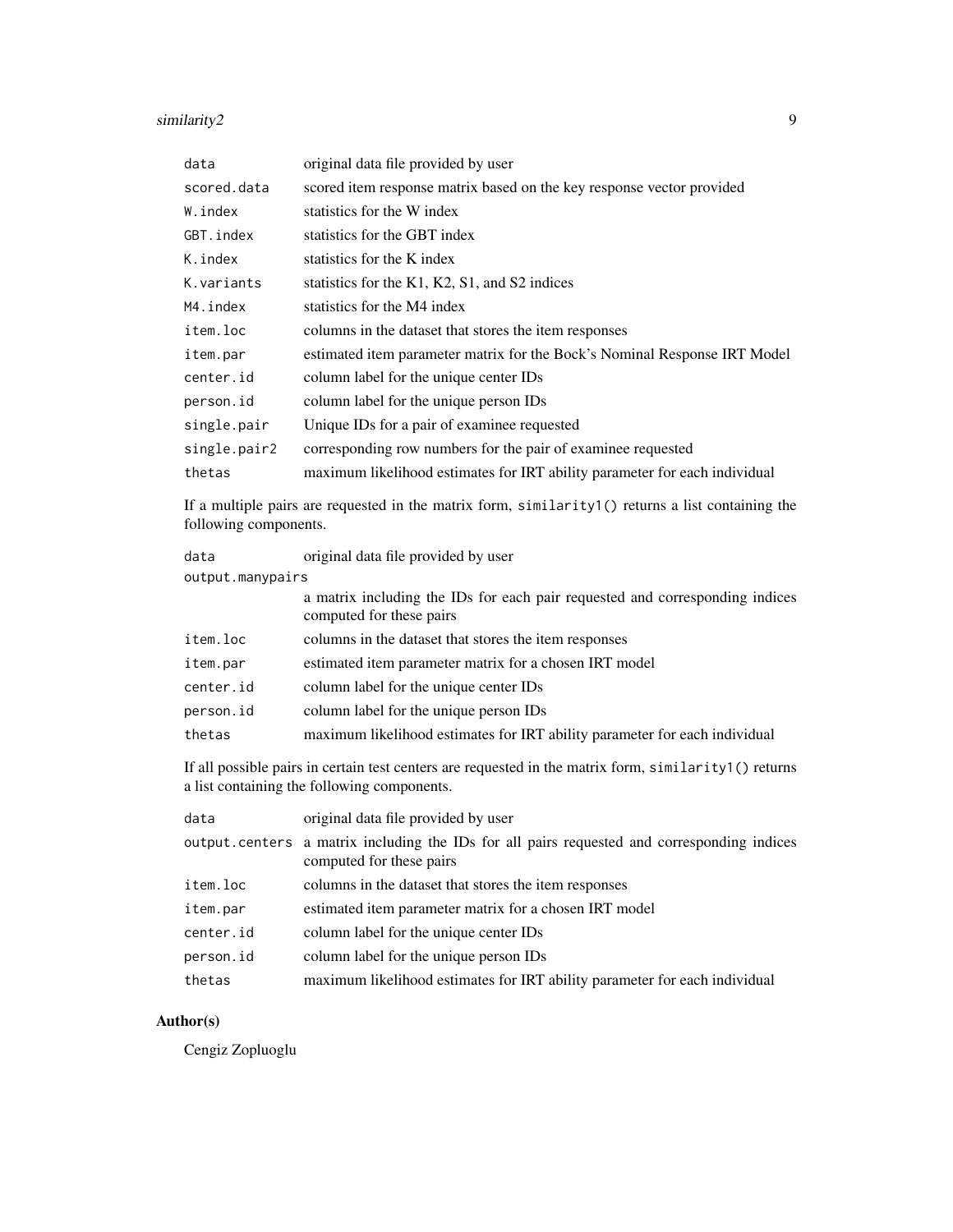#### References

Sotaridona, L.S., & Meijer, R.R.(2002). Statistical properties of the K-index for detecting answer copying. *Journal of Educational Measurement, 39*, 115-132.

Sotaridona, L.S., & Meijer, R.R.(2003). Two new statistics to detect answer copying. *Journal of Educational Measurement, 40*, 53-69.

van der Linden, W.J., & Sotaridona, L.S.(2006). Detecting answer copying when the regular response process follows a known response model. *Journal of Educational and Behavioral Statistics, 31*, 283-304.

Wollack, J.A.(1996). Detection of answer copying using item response theory. *Dissertation Abstracts International, 57/05*, 2015.

Wollack, J.A.(2003). Comparison of answer copying indices with real data. *Journal of Educational Measurement, 40*, 189-205.

Wollack, J.A.(2006). Simultaneous use of multiple answer copying indexes to improve detection rates. *Applied Measurement in Education, 19*, 265-288.

Wollack, J.A., & Cohen, A.S.(1998). Detection of answer copying with unknown item and trait parameters. *Applied Psychological Measurement, 22*, 144-152.

#### Examples

```
data(form2)
dim(form2)
head(form2)
 # the first column of this dataset is unique individual IDs
 # the second column of this dataset is unique center IDs
 # From Column 3 to Column 172, nominal item responses. 1, 2, 3, and 4 represent different
 # nominal response options.
# For the sake of reducing the computational time,
# I will analyze a subset of this dataset (first 10 items)
 subset <- form2[1:500,1:12]
 dim(subset)
head(subset)
```
# Computing similarity for a single pair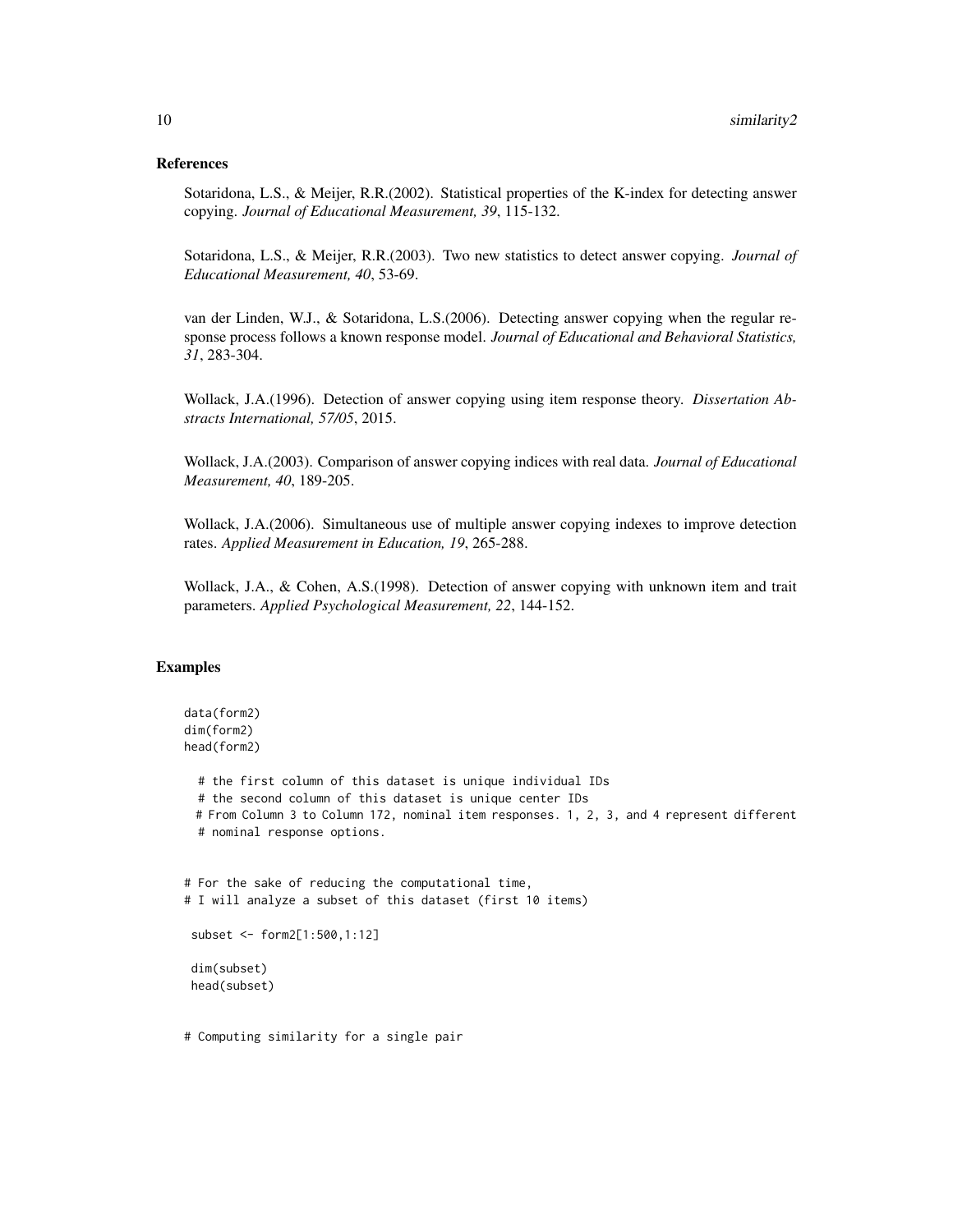```
key.resp <- c(2,3,1,4,1,2,2,1,1,1)
a \leftarrow similarity2(data = subset,
                 resp. options = c(1, 2, 3, 4),key = key.resp,
                 person.id = "EID",item.loc = <math>3:12</math>,single.pair = c("e200287","e200169"))
```
print(a)

```
# Computing for multiple pairs
```
pairs <- matrix(as.character(sample(subset\$EID,20)),nrow=10,ncol=2)

 $a \leftarrow$  similarity2(data = subset,  $resp. options = c(1, 2, 3, 4),$ key = key.resp,  $person.id = "EID",$  $item.loc = 3:12,$ many.pairs = pairs)

print(a)

# Computing all possible pairs in the requested centers

 $a \leftarrow$  similarity2(data = subset,  $resp. options = c(1,2,3,4),$ key = key.resp,  $person.id = "EID",$  $center.id = "cent_id",$  $item.loc =  $3:12$ ,$ centers =  $c(42, 45, 4114)$ )

print(a)

# Key response vector for all 170 items for future reference

key.resp <- c(2,3,1,4,1,2,2,1,1,1,4,1,3,1,3,3,1,2,1,3,3,4,1, 3,3,2,3,2,2,3,1,4,1,2,3,3,2,3,4,1,2,1,1,4,3,3, 1,1,4,2,2,1,4,1,2,3,3,1,2,4,1,4,2,4,1,1,2,3,4, 4,1,4,2,1,2,2,2,2,4,4,3,2,1,3,2,3,2,2,1,2,4,3, 2,1,2,1,2,3,1,1,4,3,4,3,4,3,1,3,3,4,2,1,1,4,3, 2,4,4,1,1,1,2,2,1,3,1,2,3,3,3,4,4,1,4,4,3,4,2, 3,1,4,1,4,1,3,2,2,4,4,4,1,2,2,3,4,1,2,1,4,4,4, 1,3,1,2,1,2,3,2,2)